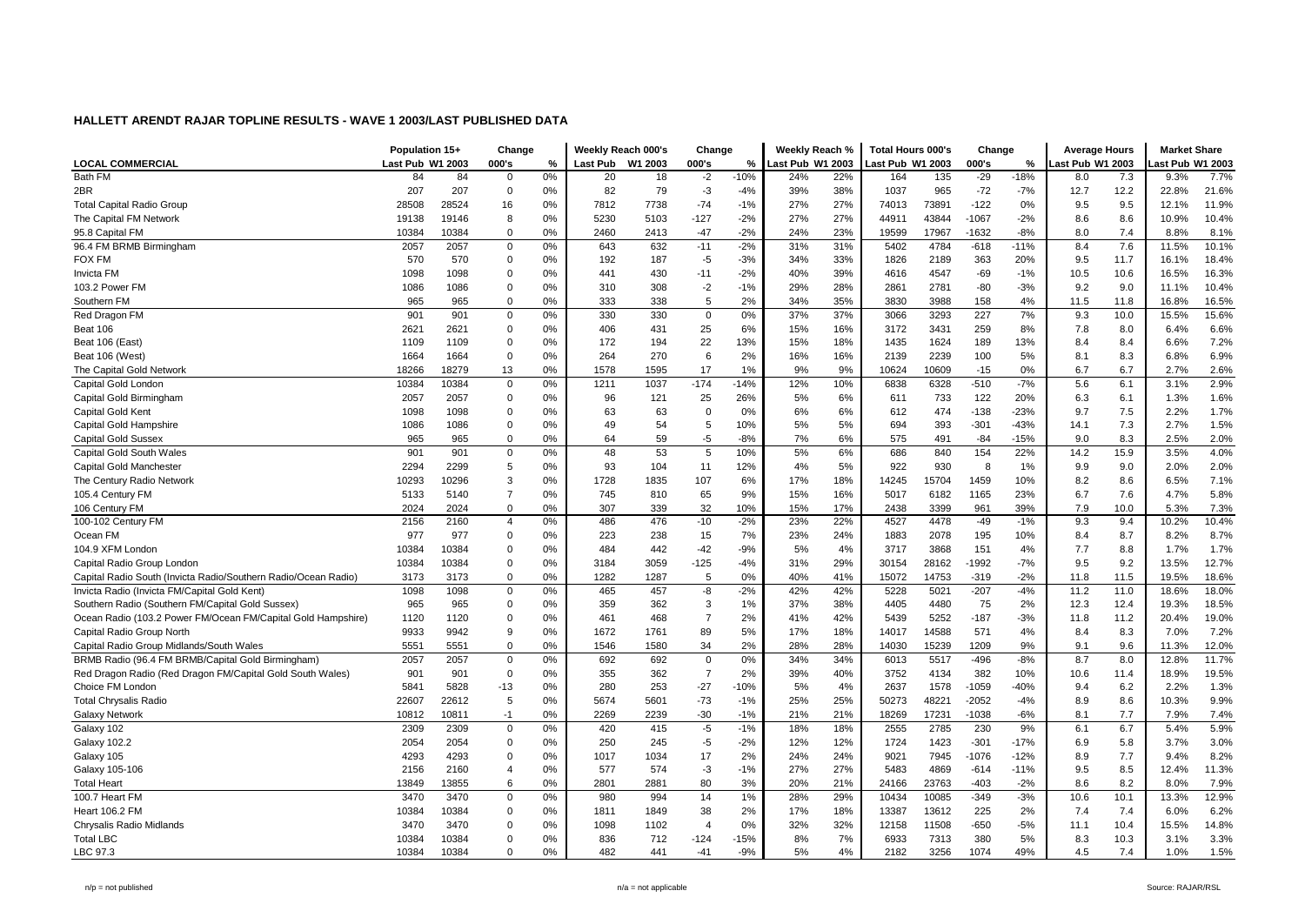|                                          | Population 15+   |       | Change         |       | Weekly Reach 000's |         | Change         |        | Weekly Reach %   |     | <b>Total Hours 000's</b> |       | Change  |        | <b>Average Hours</b> |      | <b>Market Share</b> |       |
|------------------------------------------|------------------|-------|----------------|-------|--------------------|---------|----------------|--------|------------------|-----|--------------------------|-------|---------|--------|----------------------|------|---------------------|-------|
| <b>LOCAL COMMERCIAL</b>                  | Last Pub W1 2003 |       | 000's          | %     | Last Pub           | W1 2003 | 000's          | %      | Last Pub W1 2003 |     | ast Pub W1 2003          |       | 000's   | $\%$   | ast Pub W1 2003      |      | ast Pub W1 2003     |       |
| LBC News 1152                            | 10384            | 10384 | $\mathbf 0$    | 0%    | 377                | 447     | 70             | 19%    | 4%               | 4%  | 4751                     | 4057  | $-694$  | $-15%$ | 12.6                 | 9.1  | 2.1%                | 1.8%  |
| Chrysalis Radio London                   | 10384            | 10384 | $\overline{0}$ | 0%    | 2507               | 2407    | $-100$         | $-4%$  | 24%              | 23% | 20320                    | 20925 | 605     | 3%     | 8.1                  | 8.7  | 9.1%                | 9.5%  |
| <b>Total CN Group</b>                    | 1692             | 1692  | $\mathbf 0$    | 0%    | 523                | 504     | $-19$          | $-4%$  | 31%              | 30% | 4503                     | 4142  | $-361$  | $-8%$  | 8.6                  | 8.2  | 12.5%               | 11.5% |
| The Bay                                  | 314              | 314   | $\overline{0}$ | 0%    | 114                | 110     | $-4$           | $-4%$  | 36%              | 35% | 1040                     | 1084  | 44      | 4%     | 9.1                  | 9.9  | 16.4%               | 17.1% |
| <b>Belfast City Beat</b>                 | 551              | 551   | $\mathbf 0$    | 0%    | 187                | 184     | $-3$           | $-2%$  | 34%              | 33% | 1506                     | 1386  | $-120$  | $-8%$  | 8.0                  | 7.5  | 13.2%               | 12.8% |
| <b>CN Midlands</b>                       | 848              | 837   | $-11$          | $-1%$ | 216                | 214     | $-2$           | $-1%$  | 25%              | 26% | 1855                     | 1699  | $-156$  | $-8%$  | 8.6                  | 7.9  | 9.5%                | 8.8%  |
| FM 102 The Bear                          | 219              | 219   | $\overline{0}$ | 0%    | 58                 | 55      | $-3$           | $-5%$  | 26%              | 25% | 633                      | 528   | $-105$  | $-17%$ | 10.9                 | 9.5  | 12.3%               | 10.3% |
| <b>CENTRE FM</b>                         | 227              | 227   | $\overline{0}$ | 0%    | 61                 | 67      | 6              | 10%    | 27%              | 29% | 571                      | 531   | $-40$   | $-7%$  | 9.3                  | 8.0  | 9.8%                | 9.5%  |
| <b>Kix 96</b>                            | 280              | 280   | $\mathbf 0$    | 0%    | 60                 | 56      | $-4$           | $-7%$  | 22%              | 20% | 344                      | 376   | 32      | 9%     | 5.7                  | 6.7  | 5.9%                | 6.1%  |
| Oak FM                                   | 101              | 101   | 0              | 0%    | 28                 | 29      | $\overline{1}$ | 4%     | 28%              | 28% | 235                      | 240   | 5       | 2%     | 8.3                  | 8.4  | 10.3%               | 10.7% |
| Connect FM (was KCBC 107.4)              | 200              | 200   | $\mathbf 0$    | 0%    | 47                 | 45      | $-2$           | $-4%$  | 24%              | 22% | 662                      | 693   | 31      | 5%     | 14.0                 | 15.5 | 12.2%               | 12.6% |
| 107.9 Dune FM                            | 215              | 215   | 0              | 0%    | 40                 | 43      | 3              | 8%     | 18%              | 20% | 285                      | 314   | 29      | 10%    | 7.2                  | 7.4  | 6.3%                | 7.3%  |
| <b>EMAP Radio</b>                        | 20743            | 20749 | 6              | 0%    | 6598               | 6507    | $-91$          | $-1%$  | 32%              | 31% | 62825                    | 58885 | $-3940$ | $-6%$  | 9.5                  | 9.1  | 14.3%               | 13.4% |
| Big City Network (excl. London)          | 10265            | 10266 | $\overline{1}$ | 0%    | 3519               | 3507    | $-12$          | 0%     | 34%              | 34% | 33341                    | 31596 | $-1745$ | $-5%$  | 9.5                  | 9.0  | 15.4%               | 14.6% |
| Magic Network                            | 20737            | 20744 | $\overline{7}$ | 0%    | 2124               | 2141    | 17             | 1%     | 10%              | 10% | 18783                    | 17546 | $-1237$ | $-7%$  | 8.8                  | 8.2  | 4.3%                | 4.0%  |
| Magic Network - North                    | 10358            | 10358 | $\mathbf 0$    | 0%    | 844                | 856     | 12             | 1%     | 8%               | 8%  | 9040                     | 8432  | $-608$  | $-7%$  | 10.7                 | 9.9  | 4.1%                | 3.9%  |
| <b>EMAP Radio - North East</b>           | 2165             | 2165  | $\mathbf 0$    | 0%    | 921                | 909     | $-12$          | $-1%$  | 43%              | 42% | 9968                     | 8979  | $-989$  | $-10%$ | 10.8                 | 9.9  | 22.4%               | 20.7% |
| Big City Network - North East            | 2165             | 2165  | $\mathbf 0$    | 0%    | 791                | 799     | 8              | 1%     | 37%              | 37% | 6994                     | 6633  | $-361$  | $-5%$  | 8.8                  | 8.3  | 15.7%               | 15.3% |
| Metro Radio                              | 1415             | 1415  | $\mathbf 0$    | 0%    | 576                | 578     | $\overline{2}$ | 0%     | 41%              | 41% | 5249                     | 5094  | $-155$  | $-3%$  | 9.1                  | 8.8  | 18.7%               | 18.9% |
| <b>TFM</b>                               | 811              | 811   | 0              | 0%    | 218                | 224     | 6              | 3%     | 27%              | 28% | 1745                     | 1539  | $-206$  | $-12%$ | 8.0                  | 6.9  | 9.9%                | 8.8%  |
| Magic Network - North East               | 2165             | 2165  | $\mathbf 0$    | 0%    | 256                | 228     | $-28$          | $-11%$ | 12%              | 11% | 2973                     | 2347  | $-626$  | $-21%$ | 11.6                 | 10.3 | 6.7%                | 5.4%  |
| Magic 1152 (Newcastle)                   | 1415             | 1415  | $\mathbf 0$    | 0%    | 178                | 151     | $-27$          | $-15%$ | 13%              | 11% | 1799                     | 1203  | -596    | $-33%$ | 10.1                 | 8.0  | 6.4%                | 4.5%  |
| Magic 1170 (Teesside)                    | 811              | 811   | $\overline{0}$ | 0%    | 79                 | 80      | $\overline{1}$ | 1%     | 10%              | 10% | 1174                     | 1144  | $-30$   | $-3%$  | 14.8                 | 14.2 | 6.7%                | 6.5%  |
| Metro Radio/Magic 1152                   | 1415             | 1415  | $\overline{0}$ | 0%    | 663                | 638     | $-25$          | $-4%$  | 47%              | 45% | 7049                     | 6297  | $-752$  | $-11%$ | 10.6                 | 9.9  | 25.1%               | 23.4% |
| TFM/Magic 1170                           | 811              | 811   | $\mathbf 0$    | 0%    | 266                | 278     | 12             | 5%     | 33%              | 34% | 2919                     | 2682  | $-237$  | $-8%$  | 11.0                 | 9.7  | 16.6%               | 15.3% |
| <b>EMAP Radio - North West</b>           | 4959             | 4959  | 0              | 0%    | 1805               | 1819    | 14             | 1%     | 36%              | 37% | 19439                    | 18844 | $-595$  | $-3%$  | 10.8                 | 10.4 | 19.1%               | 18.3% |
| Big City Network - North West            | 4861             | 4861  | 0              | 0%    | 1663               | 1662    | $-1$           | 0%     | 34%              | 34% | 16804                    | 16128 | $-676$  | $-4%$  | 10.1                 | 9.7  | 16.8%               | 16.0% |
| Radio City 96.7                          | 1814             | 1814  | $\overline{0}$ | 0%    | 616                | 628     | 12             | 2%     | 34%              | 35% | 7098                     | 6829  | $-269$  | $-4%$  | 11.5                 | 10.9 | 18.1%               | 17.4% |
| Key 103 (Manchester)                     | 2751             | 2751  | $\Omega$       | 0%    | 794                | 639     | $-155$         | $-20%$ | 29%              | 23% | 6405                     | 4878  | $-1527$ | $-24%$ | 8.1                  | 7.6  | 11.0%               | 8.8%  |
| 97.4 Rock FM                             | 1299             | 1299  | $\mathbf 0$    | 0%    | 409                | 405     | $-4$           | $-1%$  | 31%              | 31% | 4022                     | 3765  | $-257$  | $-6%$  | 9.8                  | 9.3  | 15.3%               | 14.6% |
| Magic Network - North West               | 4954             | 4954  | $\mathsf 0$    | 0%    | 299                | 340     | 41             | 14%    | 6%               | 7%  | 2635                     | 2716  | 81      | 3%     | 8.8                  | 8.0  | 2.6%                | 2.6%  |
| Magic 1548 (Liverpool)                   | 1814             | 1814  | $\mathbf 0$    | 0%    | 114                | 141     | 27             | 24%    | 6%               | 8%  | 889                      | 1123  | 234     | 26%    | 7.8                  | 7.9  | 2.3%                | 2.9%  |
| Magic 1152 (Manchester)                  | 2751             | 2751  | $\overline{0}$ | 0%    | 137                | 137     | $\Omega$       | 0%     | 5%               | 5%  | 1143                     | 949   | $-194$  | $-17%$ | 8.3                  | 6.9  | 2.0%                | 1.7%  |
| Magic 999 (Preston)                      | 1101             | 1101  | $\mathbf 0$    | 0%    | 57                 | 54      | $-3$           | $-5%$  | 5%               | 5%  | 639                      | 465   | $-174$  | $-27%$ | 11.2                 | 8.6  | 3.0%                | 2.2%  |
| Key 103/Magic 1152 (Manchester)          | 2751             | 2751  | $\mathbf 0$    | 0%    | 864                | 716     | $-148$         | $-17%$ | 31%              | 26% | 7548                     | 5827  | $-1721$ | $-23%$ | 8.7                  | 8.1  | 13.0%               | 10.5% |
| Radio City 96.7/Magic 1548               | 1814             | 1814  | $\mathbf 0$    | 0%    | 664                | 688     | 24             | 4%     | 37%              | 38% | 7987                     | 7952  | $-35$   | 0%     | 12.0                 | 11.6 | 20.3%               | 20.2% |
| 97.4 Rock FM/Magic 999                   | 1397             | 1397  | 0              | 0%    | 443                | 436     | $-7$           | $-2%$  | 32%              | 31% | 4660                     | 4231  | $-429$  | $-9%$  | 10.5                 | 9.7  | 16.5%               | 15.3% |
| <b>EMAP Radio - Yorkshire</b>            | 3239             | 3239  | $\overline{0}$ | 0%    | 1222               | 1205    | $-17$          | $-1%$  | 38%              | 37% | 12974                    | 12205 | $-769$  | $-6%$  | 10.6                 | 10.1 | 18.2%               | 16.9% |
| Big City Network - Yorkshire             | 3239             | 3239  | $\Omega$       | 0%    | 1066               | 1046    | $-20$          | $-2%$  | 33%              | 32% | 9542                     | 8835  | $-707$  | $-7%$  | 9.0                  | 8.4  | 13.4%               | 12.2% |
| 96.3 Radio Aire                          | 952              | 952   | $\mathbf 0$    | 0%    | 272                | 256     | $-16$          | $-6%$  | 29%              | 27% | 2516                     | 1727  | $-789$  | $-31%$ | 9.3                  | 6.8  | 12.2%               | 8.2%  |
| Hallam FM                                | 1317             | 1317  | 0              | 0%    | 473                | 495     | 22             | 5%     | 36%              | 38% | 4238                     | 4370  | 132     | 3%     | 9.0                  | 8.8  | 14.8%               | 14.9% |
| 96.9 Viking FM                           | 1142             | 1142  | 0              | 0%    | 327                | 305     | $-22$          | $-7%$  | 29%              | 27% | 2788                     | 2738  | $-50$   | $-2%$  | 8.5                  | 9.0  | 10.9%               | 10.9% |
| Magic Network - Yorkshire                | 3239             | 3239  | $\Omega$       | 0%    | 289                | 287     | $-2$           | $-1%$  | 9%               | 9%  | 3432                     | 3369  | $-63$   | $-2%$  | 11.9                 | 11.7 | 4.8%                | 4.7%  |
| Magic 828 (Leeds)                        | 952              | 952   | 0              | 0%    | 139                | 136     | $-3$           | $-2%$  | 15%              | 14% | 1799                     | 1929  | 130     | 7%     | 13.0                 | 14.2 | 8.7%                | 9.2%  |
| Magic AM (Sheffield)                     | 1317             | 1317  | $\mathbf 0$    | 0%    | 81                 | 84      | 3              | 4%     | 6%               | 6%  | 793                      | 857   | 64      | 8%     | 9.8                  | 10.2 | 2.8%                | 2.9%  |
| Magic 1161 (Hull                         | 1142             | 1142  | $\mathbf 0$    | 0%    | 79                 | 79      | $\Omega$       | 0%     | 7%               | 7%  | 925                      | 661   | $-264$  | $-29%$ | 11.7                 | 8.3  | 3.6%                | 2.6%  |
| 96.3 Radio Aire/Magic 828                | 952              | 952   | 0              | 0%    | 358                | 339     | $-19$          | $-5%$  | 38%              | 36% | 4315                     | 3657  | -658    | $-15%$ | 12.0                 | 10.8 | 20.9%               | 17.4% |
| Hallam FM/Magic AM                       | 1317             | 1317  | $\overline{0}$ | 0%    | 517                | 536     | 19             | 4%     | 39%              | 41% | 5031                     | 5227  | 196     | 4%     | 9.7                  | 9.8  | 17.6%               | 17.8% |
| 96.9 Viking FM/Magic 1161                | 1142             | 1142  | $\overline{0}$ | 0%    | 363                | 350     | $-13$          | $-4%$  | 32%              | 31% | 3713                     | 3399  | $-314$  | $-8%$  | 10.2                 | 9.7  | 14.5%               | 13.5% |
| EMAP Radio London (Magic 105.4/Kiss 100) | 10384            | 10384 | $\mathbf 0$    | 0%    | 2620               | 2468    | $-152$         | $-6%$  | 25%              | 24% | 21051                    | 17063 | $-3988$ | $-19%$ | 8.0                  | 6.9  | 9.5%                | 7.7%  |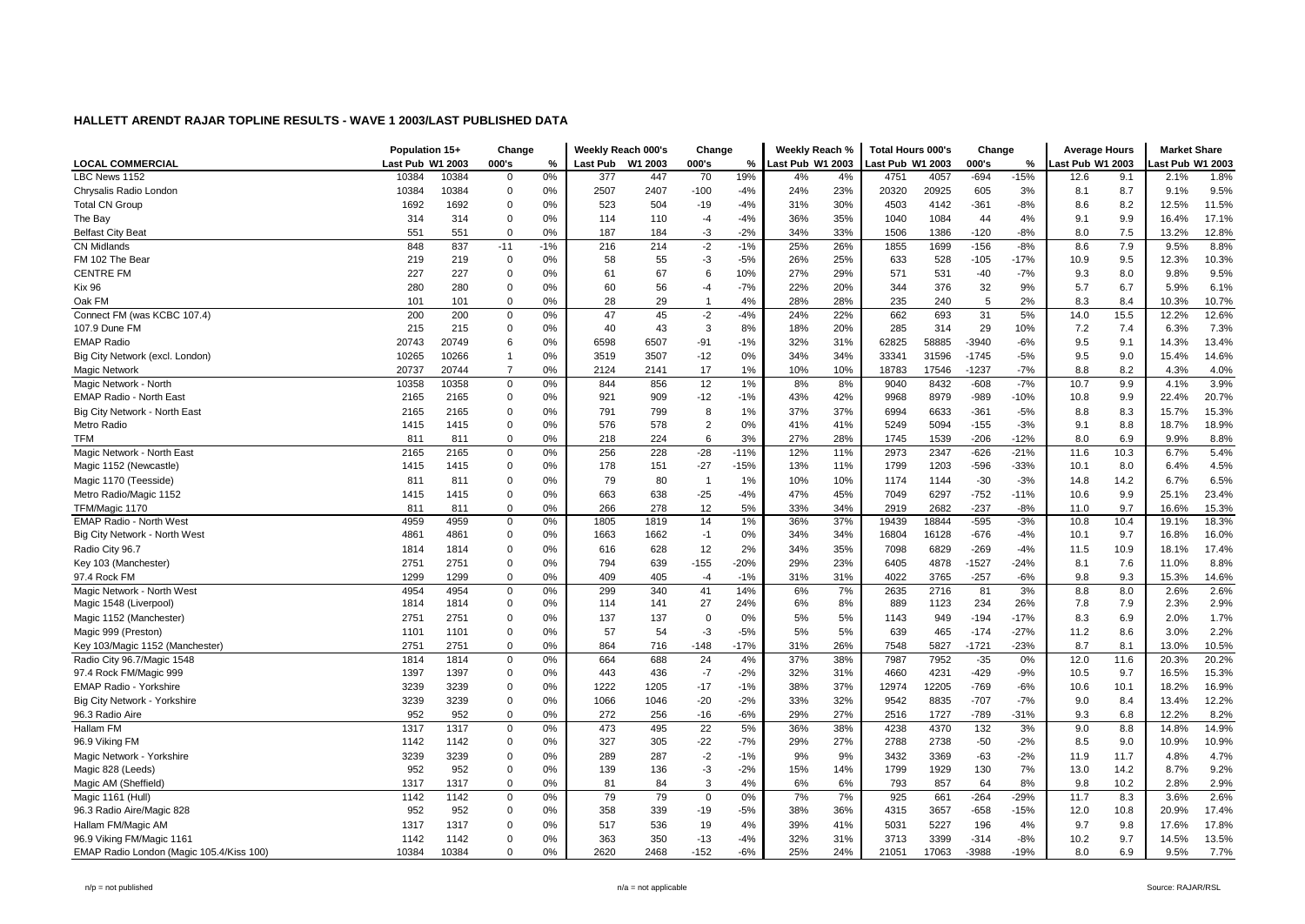|                                                 | Population 15+<br>Change |       |                | Weekly Reach 000's |                 | Change  |                | Weekly Reach % |                  | <b>Total Hours 000's</b> |                 | Change |                | <b>Average Hours</b> |                 | <b>Market Share</b> |                 |       |
|-------------------------------------------------|--------------------------|-------|----------------|--------------------|-----------------|---------|----------------|----------------|------------------|--------------------------|-----------------|--------|----------------|----------------------|-----------------|---------------------|-----------------|-------|
| <b>LOCAL COMMERCIAL</b>                         | Last Pub W1 2003         |       | 000's          | %                  | <b>Last Pub</b> | W1 2003 | 000's          | %              | Last Pub W1 2003 |                          | ast Pub W1 2003 |        | 000's          | $\%$                 | ast Pub W1 2003 |                     | ast Pub W1 2003 |       |
| Kiss 100 FM                                     | 10384                    | 10384 | 0              | 0%                 | 1616            | 1474    | $-142$         | $-9%$          | 16%              | 14%                      | 10820           | 8993   | $-1827$        | $-17%$               | 6.7             | 6.1                 | 4.9%            | 4.1%  |
| Magic 105.4                                     | 10384                    | 10384 | $\mathbf 0$    | 0%                 | 1288            | 1248    | $-40$          | $-3%$          | 12%              | 12%                      | 10230           | 8069   | $-2161$        | $-21%$               | 7.9             | 6.5                 | 4.6%            | 3.6%  |
| <b>Total Kiss Network</b>                       | n/p                      | 49029 | n/a            | n/a                | n/p             | 2435    | n/a            | n/a            | n/p              | 5%                       | n/p             | 12787  | n/a            | n/a                  | n/p             | 5.3                 | n/p             | 1.2%  |
| <b>Total Forever Broadcasting</b>               | 2762                     | 2762  | $\mathbf 0$    | 0%                 | 438             | 485     | 47             | 11%            | 16%              | 18%                      | 3504            | 3840   | 336            | 10%                  | 8.0             | 7.9                 | 5.7%            | 6.2%  |
| <b>Total Juice</b>                              | 1499                     | 1499  | $\mathbf 0$    | 0%                 | 170             | 195     | 25             | 15%            | 11%              | 13%                      | 1010            | 1121   | 111            | 11%                  | 5.9             | 5.8                 | 3.1%            | 3.3%  |
| Juice 107.6                                     | 1180                     | 1180  | 0              | 0%                 | 131             | 152     | 21             | 16%            | 11%              | 13%                      | 759             | 848    | 89             | 12%                  | 5.8             | 5.6                 | 2.9%            | 3.3%  |
| Juice 107.2                                     | 319                      | 319   | $\mathbf 0$    | 0%                 | 40              | 43      | 3              | 8%             | 12%              | 13%                      | 251             | 273    | 22             | 9%                   | 6.3             | 6.3                 | 3.5%            | 3.4%  |
| 107.4 Tower FM                                  | 417                      | 417   | 0              | 0%                 | 88              | 98      | 10             | 11%            | 21%              | 23%                      | 954             | 1022   | 68             | 7%                   | 10.8            | 10.5                | 10.7%           | 11.7% |
| 107.7 The Wolf                                  | 438                      | 438   | $\mathbf 0$    | 0%                 | 70              | 77      | $\overline{7}$ | 10%            | 16%              | 18%                      | 532             | 524    | $-8$           | $-2%$                | 7.6             | 6.8                 | 5.2%            | 5.3%  |
| Peak 107 FM                                     | 408                      | 408   | $\mathbf 0$    | 0%                 | 110             | 115     | 5              | 5%             | 27%              | 28%                      | 1007            | 1172   | 165            | 16%                  | 9.2             | 10.2                | 11.4%           | 12.7% |
| <b>Fusion Group of Stations</b>                 | 1263                     | 1257  | -6             | 0%                 | 91              | 87      | $-4$           | $-4%$          | 7%               | 7%                       | 569             | 568    | $-1$           | 0%                   | 6.3             | 6.5                 | 2.3%            | 2.3%  |
| Fusion South London Group                       | 714                      | 714   | $\overline{0}$ | 0%                 | 29              | 23      | -6             | $-21%$         | 4%               | 3%                       | 196             | 171    | $-25$          | $-13%$               | 6.8             | 7.5                 | 1.4%            | 1.2%  |
| Millennium 106.8 FM                             | 495                      | 495   | 0              | 0%                 | 20              | 17      | -3             | $-15%$         | 4%               | 3%                       | 161             | 142    | -19            | $-12%$               | 8.1             | 8.6                 | 1.5%            | 1.4%  |
| Fusion Radio 107.3                              | 308                      | 308   | $\mathbf 0$    | 0%                 | 9               | 6       | -3             | $-33%$         | 3%               | 2%                       | 35              | 28     | $-7$           | $-20%$               | 4.0             | 4.5                 | 0.6%            | 0.5%  |
| Fusion Radio 107.9                              | 310                      | 310   | $\mathbf 0$    | 0%                 | 14              | 11      | $-3$           | $-21%$         | 5%               | 4%                       | 23              | 22     | $-1$           | $-4%$                | 1.6             | 2.0                 | 0.4%            | 0.4%  |
| Kick and Kestrel                                | 233                      | 233   | $\mathbf 0$    | 0%                 | 53              | 52      | $-1$           | $-2%$          | 23%              | 22%                      | 386             | 348    | $-38$          | $-10%$               | 7.3             | 6.7                 | 7.2%            | 7.0%  |
| <b>Kick FM</b>                                  | 99                       | 99    | $\overline{0}$ | 0%                 | 20              | 19      | $-1$           | $-5%$          | 20%              | 19%                      | 132             | 133    | $\overline{1}$ | 1%                   | 6.7             | 6.9                 | 5.7%            | 6.0%  |
| 107.6 Kestrel FM                                | 137                      | 137   | $\mathbf 0$    | 0%                 | 33              | 33      | $\overline{0}$ | 0%             | 24%              | 24%                      | 254             | 215    | $-39$          | $-15%$               | 7.6             | 6.6                 | 8.2%            | 7.6%  |
| <b>Total GMG Radio</b>                          | 49029                    | 49029 | $\mathbf 0$    | 0%                 | 2630            | 2752    | 122            | 5%             | 5%               | 6%                       | 21115           | 22891  | 1776           | 8%                   | 8.0             | 8.3                 | 2.0%            | 2.1%  |
| <b>Total Real Network</b>                       | 6980                     | 6980  | 0              | 0%                 | 1271            | 1363    | 92             | 7%             | 18%              | 20%                      | 13313           | 14867  | 1554           | 12%                  | 10.5            | 10.9                | 9.3%            | 10.0% |
| Real Radio (Scotland)                           | 2621                     | 2621  | $\mathsf 0$    | 0%                 | 597             | 614     | 17             | 3%             | 23%              | 23%                      | 6144            | 6501   | 357            | $6\%$                | 10.3            | 10.6                | 12.3%           | 12.5% |
| Real Radio (Wales)                              | 1428                     | 1428  | $\mathbf 0$    | 0%                 | 321             | 365     | 44             | 14%            | 22%              | 26%                      | 3441            | 4384   | 943            | 27%                  | 10.7            | 12.0                | 11.2%           | 13.4% |
| Real Radio (Yorkshire)                          | 2930                     | 2930  | 0              | 0%                 | 353             | 384     | 31             | 9%             | 12%              | 13%                      | 3728            | 3981   | 253            | 7%                   | 10.6            | 10.4                | 5.9%            | 6.2%  |
| Total Jazz Network (UK)                         | 49029                    | 49029 | $\mathbf 0$    | 0%                 | 1269            | 1364    | 95             | 7%             | 3%               | 3%                       | 5935            | 7402   | 1467           | 25%                  | 4.7             | 5.4                 | 0.6%            | 0.7%  |
| Jazz FM (London/North West)                     | 15805                    | 15808 | 3              | 0%                 | 978             | 1102    | 124            | 13%            | 6%               | 7%                       | 5011            | 6328   | 1317           | 26%                  | 5.1             | 5.7                 | 1.5%            | 1.9%  |
| Jazz FM (London)                                | 10384                    | 10384 | $\mathbf 0$    | 0%                 | 676             | 701     | 25             | 4%             | 7%               | 7%                       | 3676            | 4275   | 599            | 16%                  | 5.4             | 6.1                 | 1.7%            | 1.9%  |
| Jazz FM (North West)                            | 5420                     | 5424  | $\overline{4}$ | 0%                 | 302             | 401     | 99             | 33%            | 6%               | 7%                       | 1336            | 2053   | 717            | 54%                  | 4.4             | 5.1                 | 1.2%            | 1.8%  |
| <b>GWR Local Group Tota</b>                     | 14947                    | 14968 | 21             | 0%                 | 5331            | 5376    | 45             | 1%             | 36%              | 36%                      | 59743           | 61119  | 1376           | 2%                   | 11.2            | 11.4                | 17.6%           | 17.6% |
| The Mix - GWR's Local FM Services Total         | 14695                    | 14717 | 22             | 0%                 | 4844            | 4904    | 60             | 1%             | 33%              | 33%                      | 51040           | 52421  | 1381           | 3%                   | 10.5            | 10.7                | 15.3%           | 15.4% |
| <b>Classic Gold Network</b>                     | 12631                    | 12642 | 11             | 0%                 | 846             | 843     | -3             | 0%             | 7%               | 7%                       | 8703            | 8698   | $-5$           | 0%                   | 10.3            | 10.3                | 3.0%            | 3.0%  |
| <b>GWR Anglia Region</b>                        | 3261                     | 3261  | $\mathsf 0$    | 0%                 | 1135            | 1196    | 61             | 5%             | 35%              | 37%                      | 11919           | 12248  | 329            | 3%                   | 10.5            | 10.2                | 16.1%           | 16.0% |
| Q103                                            | 357                      | 357   | 0              | 0%                 | 107             | 125     | 18             | 17%            | 30%              | 35%                      | 913             | 981    | 68             | 7%                   | 8.5             | 7.9                 | 12.0%           | 12.2% |
| 102.7 Hereward FM                               | 380                      | 380   | $\mathbf 0$    | 0%                 | 139             | 143     | $\overline{4}$ | 3%             | 36%              | 38%                      | 1289            | 1250   | $-39$          | $-3%$                | 9.3             | 8.7                 | 16.3%           | 15.1% |
| Classic Gold 1332                               | 551                      | 551   | $\mathbf 0$    | 0%                 | 46              | 51      | 5              | 11%            | 8%               | 9%                       | 482             | 476    | -6             | $-1%$                | 10.4            | 9.2                 | 4.0%            | 3.9%  |
| FM 103 Horizon                                  | 199                      | 199   | $\mathbf 0$    | 0%                 | 71              | 74      | 3              | 4%             | 35%              | 37%                      | 623             | 654    | 31             | 5%                   | 8.8             | 8.8                 | 14.4%           | 14.5% |
| 96.9 Chiltern FM/Classic Gold (Bedford)         | 573                      | 573   | $\mathbf 0$    | 0%                 | 128             | 130     | 2              | 2%             | 22%              | 23%                      | 1543            | 1448   | $-95$          | $-6%$                | 12.0            | 11.1                | 12.7%           | 11.8% |
| 96.9 Chiltern FM (Bedford)                      | 319                      | 319   | 0              | 0%                 | 98              | 109     | 11             | 11%            | 31%              | 34%                      | 807             | 1095   | 288            | 36%                  | 8.2             | 10.0                | 12.8%           | 16.8% |
| Classic Gold 792 (Bedford)                      | 573                      | 573   | $\mathbf 0$    | 0%                 | 37              | 32      | $-5$           | $-14%$         | 6%               | 6%                       | 736             | 353    | $-383$         | $-52%$               | 20.0            | 11.1                | 6.1%            | 2.9%  |
| 97.6 Chiltern FM/Classic Gold (Dunstable/Luton) | 971                      | 971   | $\mathbf 0$    | 0%                 | 229             | 247     | 18             | 8%             | 24%              | 25%                      | 2460            | 2397   | $-63$          | $-3%$                | 10.7            | 9.7                 | 11.1%           | 10.4% |
| 97.6 Chiltern FM (Dunstable/Luton)              | 678                      | 678   | $\mathbf 0$    | 0%                 | 198             | 221     | 23             | 12%            | 29%              | 33%                      | 1761            | 2038   | 277            | 16%                  | 8.9             | 9.2                 | 11.7%           | 12.6% |
| Classic Gold 828 (Dunstable/Luton)              | 971                      | 971   | $\mathbf 0$    | 0%                 | 51              | 53      | $\overline{2}$ | 4%             | 5%               | 5%                       | 699             | 360    | $-339$         | $-48%$               | 13.8            | 6.8                 | 3.2%            | 1.6%  |
| <b>Total East Anglian Radio</b>                 | 1185                     | 1185  | $\mathbf 0$    | 0%                 | 476             | 484     | 8              | 2%             | 40%              | 41%                      | 5318            | 5252   | $-66$          | $-1%$                | 11.2            | 10.9                | 18.9%           | 18.1% |
| East Anglian Radio FM - Total                   | 1185                     | 1185  | $\mathbf 0$    | 0%                 | 433             | 434     | $\overline{1}$ | 0%             | 37%              | 37%                      | 4604            | 4406   | $-198$         | $-4%$                | 10.6            | 10.2                | 16.4%           | 15.2% |
| Broadland 102                                   | 603                      | 603   | 0              | 0%                 | 242             | 225     | $-17$          | $-7%$          | 40%              | 37%                      | 2841            | 2572   | $-269$         | $-9%$                | 11.8            | 11.4                | 18.6%           | 16.6% |
| <b>SGR FM Total</b>                             | 601                      | 601   | $\mathbf 0$    | 0%                 | 191             | 209     | 18             | 9%             | 32%              | 35%                      | 1764            | 1834   | 70             | 4%                   | 9.2             | 8.8                 | 13.3%           | 13.0% |
| <b>SGR FM</b>                                   | 492                      | 492   | $\mathbf 0$    | 0%                 | 134             | 152     | 18             | 13%            | 27%              | 31%                      | 1247            | 1415   | 168            | 13%                  | 9.3             | 9.3                 | 11.3%           | 12.1% |
| <b>SGR Colchester</b>                           | 153                      | 153   | 0              | 0%                 | 56              | 57      | $\overline{1}$ | 2%             | 36%              | 38%                      | 545             | 500    | -45            | $-8%$                | 9.8             | 8.7                 | 15.3%           | 14.2% |
| Classic Gold Amber (Total)                      | 1076                     | 1076  | $\mathbf 0$    | 0%                 | 85              | 88      | 3              | 4%             | 8%               | 8%                       | 714             | 846    | 132            | 18%                  | 8.4             | 9.6                 | 2.8%            | 3.2%  |
| <b>GWR Meridian Region</b>                      | 1296                     | 1296  | $\mathbf 0$    | 0%                 | 479             | 454     | $-25$          | $-5%$          | 37%              | 35%                      | 4341            | 3928   | $-413$         | $-10%$               | 9.1             | 8.7                 | 15.6%           | 13.5% |
| 2-TEN FM / Classic Gold 1431/1485               | 705                      | 705   | $\Omega$       | 0%                 | 304             | 273     | $-31$          | $-10%$         | 43%              | 39%                      | 2629            | 2461   | $-168$         | $-6%$                | 8.7             | 9.0                 | 16.8%           | 15.4% |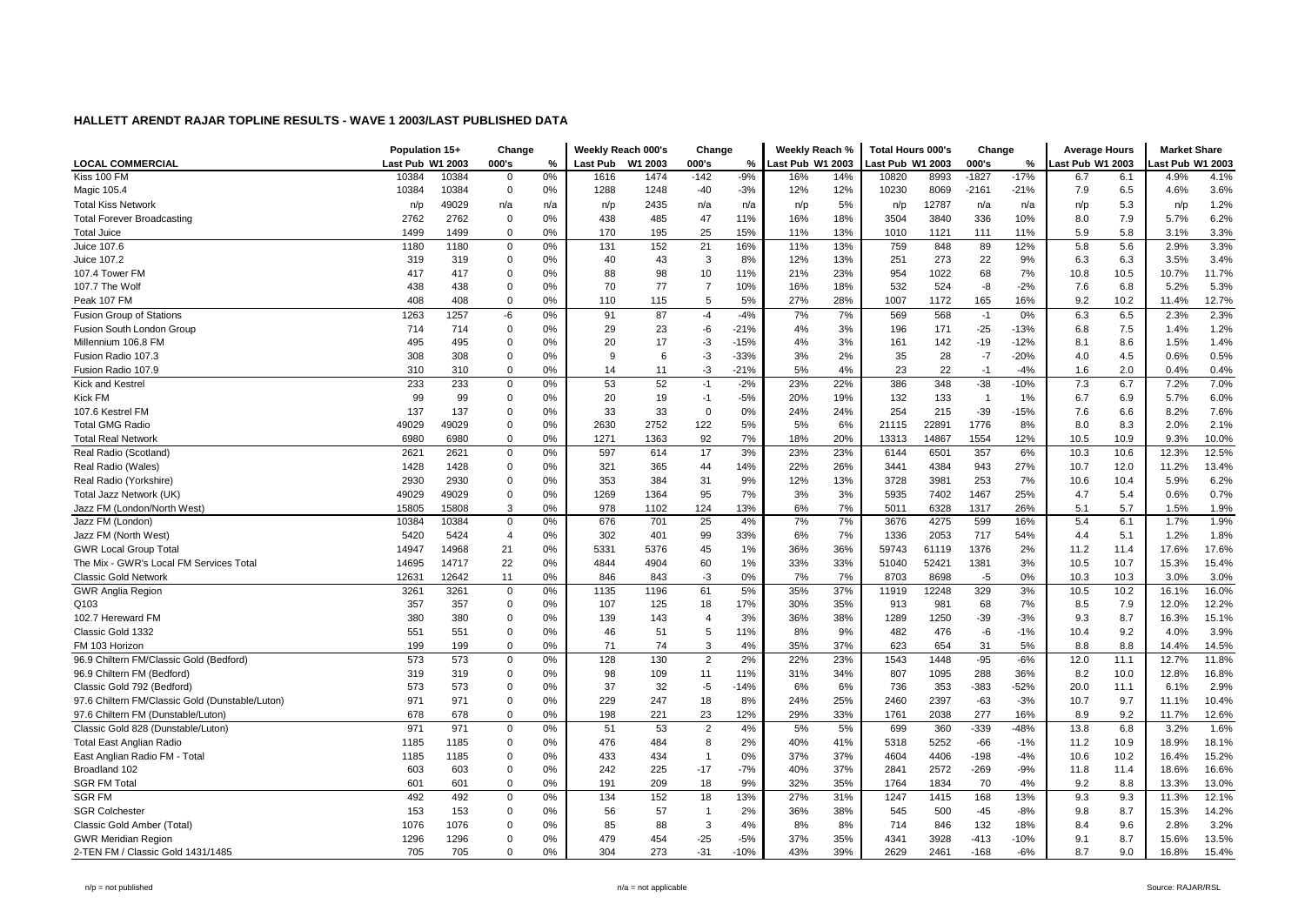|                                                   |                  | Population 15+<br>Change |                | Weekly Reach 000's<br>Change |                 |         | Weekly Reach % |        | <b>Total Hours 000's</b> |     | Change          |       | <b>Average Hours</b> |        | <b>Market Share</b> |      |                 |       |
|---------------------------------------------------|------------------|--------------------------|----------------|------------------------------|-----------------|---------|----------------|--------|--------------------------|-----|-----------------|-------|----------------------|--------|---------------------|------|-----------------|-------|
| <b>LOCAL COMMERCIAL</b>                           | Last Pub W1 2003 |                          | 000's          | $\%$                         | <b>Last Pub</b> | W1 2003 | 000's          | %      | Last Pub W1 2003         |     | ast Pub W1 2003 |       | 000's<br>$\%$        |        | ast Pub W1 2003     |      | ast Pub W1 2003 |       |
| 2-TEN FM                                          | 705              | 705                      | $\mathbf 0$    | 0%                           | 289             | 257     | $-32$          | $-11%$ | 41%                      | 36% | 2498            | 2227  | $-271$               | $-11%$ | 8.6                 | 8.7  | 16.0%           | 13.9% |
| Classic Gold 1431/1485                            | 705              | 705                      | 0              | 0%                           | 26              | 31      | -5             | 19%    | 4%                       | 4%  | 131             | 235   | 104                  | 79%    | 5.0                 | 7.7  | 0.8%            | 1.5%  |
| 2CR FM / Classic Gold 828                         | 592              | 592                      | $\mathbf 0$    | 0%                           | 176             | 180     | $\overline{4}$ | 2%     | 30%                      | 31% | 1712            | 1466  | $-246$               | $-14%$ | 9.7                 | 8.1  | 14.1%           | 11.1% |
| 2CR FM                                            | 592              | 592                      | $\mathbf 0$    | 0%                           | 149             | 158     | 9              | 6%     | 25%                      | 27% | 1403            | 1226  | $-177$               | $-13%$ | 9.4                 | 7.7  | 11.6%           | 9.3%  |
| Classic Gold 828                                  | 592              | 592                      | $\mathbf 0$    | 0%                           | 43              | 36      | $-7$           | $-16%$ | 7%                       | 6%  | 310             | 240   | $-70$                | $-23%$ | 7.2                 | 6.7  | 2.6%            | 1.8%  |
| <b>GWR London Region</b>                          | 1858             | 1863                     | 5              | 0%                           | 507             | 529     | 22             | 4%     | 27%                      | 28% | 6258            | 6486  | 228                  | 4%     | 12.3                | 12.3 | 14.7%           | 15.1% |
| Essex FM (inc. 101.7 Mercury FM)/Breeze 1359/1431 | 1165             | 1165                     | $\mathbf 0$    | 0%                           | 389             | 396     | $\overline{7}$ | 2%     | 33%                      | 34% | 5146            | 5474  | 328                  | 6%     | 13.2                | 13.8 | 18.9%           | 20.2% |
| Essex FM (inc. 101.7 Mercury FM)                  | 1165             | 1165                     | $\mathbf 0$    | 0%                           | 363             | 376     | 13             | 4%     | 31%                      | 32% | 4615            | 5070  | 455                  | 10%    | 12.7                | 13.5 | 17.0%           | 18.7% |
| Breeze 1359/1431                                  | 1165             | 1165                     | 0              | 0%                           | 40              | 37      | $-3$           | $-8%$  | 3%                       | 3%  | 531             | 403   | $-128$               | $-24%$ | 13.1                | 11.0 | 2.0%            | 1.5%  |
| Mercury FM (Surrey & Sussex)/Classic Gold 1521    | 375              | 380                      | $\,$ 5         | 1%                           | 85              | 97      | 12             | 14%    | 23%                      | 25% | 910             | 823   | $-87$                | $-10%$ | 10.7                | 8.5  | 10.6%           | 9.2%  |
| Mercury FM (Surrey & Sussex)                      | 375              | 380                      | $\sqrt{5}$     | 1%                           | 85              | 96      | 11             | 13%    | 23%                      | 25% | 884             | 800   | $-84$                | $-10%$ | 10.4                | 8.3  | 10.3%           | 8.9%  |
| Classic Gold 1521                                 | 375              | 380                      | 5              | 1%                           | 3               | 2       | $-1$           | $-33%$ | 1%                       | 1%  | 26              | 22    | $-4$                 | $-15%$ | 8.2                 | 9.2  | 0.3%            | 0.2%  |
| Mercury FM (Herts)                                | 317              | 317                      | $\mathbf 0$    | 0%                           | 33              | 36      | 3              | 9%     | 10%                      | 11% | 202             | 189   | $-13$                | $-6%$  | 6.2                 | 5.3  | 2.9%            | 2.8%  |
| <b>GWR Central Regior</b>                         | 5237             | 5247                     | 10             | 0%                           | 1839            | 1822    | $-17$          | $-1%$  | 35%                      | 35% | 20260           | 21036 | 776                  | 4%     | 11.0                | 11.5 | 17.0%           | 17.4% |
| 105.4 Leicester Sound FM                          | 620              | 630                      | 10             | 2%                           | 173             | 177     | $\overline{4}$ | 2%     | 28%                      | 28% | 1883            | 1931  | 48                   | 3%     | 10.9                | 10.9 | 14.3%           | 13.5% |
| 96 Trent FM / Classic Gold GEM (Notts.)           | 1072             | 1072                     | $\mathsf 0$    | 0%                           | 416             | 419     | 3              | 1%     | 39%                      | 39% | 5478            | 5236  | $-242$               | $-4%$  | 13.2                | 12.5 | 21.3%           | 19.9% |
| 96 Trent FM                                       | 1072             | 1072                     | $\mathbf 0$    | 0%                           | 361             | 371     | 10             | 3%     | 34%                      | 35% | 4545            | 4329  | $-216$               | $-5%$  | 12.6                | 11.7 | 17.6%           | 16.4% |
| Classic Gold GEM (Notts.)                         | 1072             | 1072                     | $\mathbf 0$    | 0%                           | 90              | 87      | -3             | $-3%$  | 8%                       | 8%  | 933             | 906   | $-27$                | $-3%$  | 10.4                | 10.4 | 3.6%            | 3.4%  |
| RAM FM / Classic Gold GEM (Derby)                 | 569              | 569                      | 0              | 0%                           | 215             | 196     | $-19$          | $-9%$  | 38%                      | 34% | 1999            | 1863  | $-136$               | $-7%$  | 9.3                 | 9.5  | 15.1%           | 14.3% |
| <b>RAM FM</b>                                     | 569              | 569                      | $\mathbf 0$    | 0%                           | 181             | 163     | $-18$          | $-10%$ | 32%                      | 29% | 1541            | 1484  | $-57$                | $-4%$  | 8.5                 | 9.1  | 11.6%           | 11.4% |
| Classic Gold GEM (Derby)                          | 569              | 569                      | $\mathbf 0$    | 0%                           | 59              | 59      | $\mathbf 0$    | 0%     | 10%                      | 10% | 458             | 380   | $-78$                | $-17%$ | 7.7                 | 6.4  | 3.4%            | 2.9%  |
| <b>Total Beacon Radio</b>                         | 1308             | 1308                     | 0              | 0%                           | 382             | 395     | 13             | 3%     | 29%                      | 30% | 3987            | 4412  | 425                  | 11%    | 10.4                | 11.2 | 13.4%           | 15.2% |
| Beacon FM                                         | 1308             | 1308                     | $\mathbf 0$    | 0%                           | 346             | 359     | 13             | 4%     | 26%                      | 27% | 3460            | 3671  | 211                  | 6%     | 10.0                | 10.2 | 11.6%           | 12.7% |
| Classic Gold WABC                                 | 1308             | 1308                     | $\mathbf 0$    | 0%                           | 50              | 52      | $\overline{2}$ | 4%     | 4%                       | 4%  | 527             | 741   | 214                  | 41%    | 10.5                | 14.2 | 1.8%            | 2.6%  |
| Mercia FM / Classic Gold 1359                     | 645              | 645                      | $\mathbf 0$    | 0%                           | 230             | 216     | $-14$          | $-6%$  | 36%                      | 33% | 1798            | 2167  | 369                  | 21%    | 7.8                 | 10.0 | 12.8%           | 15.5% |
| Mercia FM                                         | 645              | 645                      | $\mathsf 0$    | 0%                           | 203             | 187     | $-16$          | $-8%$  | 31%                      | 29% | 1406            | 1721  | 315                  | 22%    | 6.9                 | 9.2  | 10.0%           | 12.3% |
| Classic Gold 1359                                 | 645              | 645                      | $\mathbf 0$    | 0%                           | 50              | 53      | 3              | 6%     | 8%                       | 8%  | 392             | 446   | 54                   | 14%    | 7.8                 | 8.4  | 2.8%            | 3.2%  |
| <b>Total Northants Radio</b>                      | 479              | 479                      | $\mathbf 0$    | 0%                           | 182             | 169     | $-13$          | $-7%$  | 38%                      | 35% | 1952            | 2137  | 185                  | 9%     | 10.7                | 12.6 | 16.9%           | 18.1% |
| Northants 96 FM                                   | 479              | 479                      | $\mathbf 0$    | 0%                           | 161             | 148     | $-13$          | $-8%$  | 34%                      | 31% | 1634            | 1694  | 60                   | 4%     | 10.1                | 11.4 | 14.1%           | 14.4% |
| Classic Gold 1557                                 | 479              | 479                      | $\mathbf 0$    | 0%                           | 35              | 33      | $-2$           | $-6%$  | 7%                       | 7%  | 318             | 443   | 125                  | 39%    | 9.2                 | 13.4 | 2.8%            | 3.8%  |
| Wyvern FM                                         | 460              | 460                      | $\mathbf 0$    | 0%                           | 137             | 133     | $-4$           | $-3%$  | 30%                      | 29% | 1340            | 1320  | $-20$                | $-1%$  | 9.8                 | 9.9  | 12.7%           | 12.1% |
| <b>Total Severn Sound</b>                         | 374              | 374                      | 0              | 0%                           | 149             | 150     | -1             | 1%     | 40%                      | 40% | 1894            | 2045  | 151                  | 8%     | 12.7                | 13.7 | 23.6%           | 23.3% |
| 102.4 Severn Sound FM                             | 374              | 374                      | $\overline{0}$ | 0%                           | 137             | 136     | $-1$           | $-1%$  | 37%                      | 36% | 1622            | 1755  | 133                  | 8%     | 11.8                | 12.9 | 20.2%           | 20.0% |
| Classic Gold 774                                  | 374              | 374                      | $\mathbf 0$    | 0%                           | 22              | 24      | $\overline{2}$ | 9%     | 6%                       | 6%  | 272             | 291   | 19                   | 7%     | 12.6                | 12.2 | 3.4%            | 3.3%  |
| <b>GWR North West Region</b>                      | 967              | 967                      | $\mathbf 0$    | 0%                           | 317             | 304     | $-13$          | $-4%$  | 33%                      | 31% | 2935            | 3157  | 222                  | 8%     | 9.3                 | 10.4 | 14.4%           | 15.0% |
| MFM 103.4/Classic Gold Marcher 1260               | 366              | 366                      | $\pmb{0}$      | 0%                           | 133             | 127     | -6             | $-5%$  | 36%                      | 35% | 1457            | 1551  | 94                   | 6%     | 10.9                | 12.2 | 18.0%           | 18.9% |
| MFM 103.4                                         | 366              | 366                      | $\mathbf 0$    | 0%                           | 103             | 105     | $\overline{2}$ | 2%     | 28%                      | 29% | 1070            | 1145  | 75                   | 7%     | 10.3                | 10.9 | 13.2%           | 14.0% |
| Classic Gold Marcher 1260                         | 366              | 366                      | 0              | 0%                           | 45              | 37      | -8             | $-18%$ | 12%                      | 10% | 387             | 406   | 19                   | 5%     | 8.7                 | 10.9 | 4.8%            | 5.0%  |
| The Buzz 97.1 FM                                  | 420              | 420                      | $\mathbf 0$    | 0%                           | 84              | 85      | -1             | 1%     | 20%                      | 20% | 545             | 602   | 57                   | 10%    | 6.5                 | 7.1  | 6.4%            | 6.8%  |
| Coast FM 96.3                                     | 228              | 228                      | $\mathbf 0$    | 0%                           | 66              | 66      | $\mathbf 0$    | 0%     | 29%                      | 29% | 552             | 515   | $-37$                | $-7%$  | 8.4                 | 7.9  | 11.5%           | 11.0% |
| Champion 103 FM                                   | 117              | 117                      | 0              | 0%                           | 41              | 38      | $-3$           | $-7%$  | 35%                      | 33% | 399             | 437   | 38                   | 10%    | 9.7                 | 11.5 | 15.1%           | 17.5% |
| <b>GWR Westcountry Region</b>                     | 1275             | 1275                     | $\mathbf 0$    | 0%                           | 561             | 566     | 5              | 1%     | 44%                      | 44% | 7395            | 7259  | $-136$               | $-2%$  | 13.2                | 12.8 | 23.5%           | 23.0% |
| Orchard FM                                        | 320              | 320                      | $\mathbf 0$    | 0%                           | 153             | 142     | $-11$          | $-7%$  | 48%                      | 44% | 2120            | 1902  | $-218$               | $-10%$ | 13.9                | 13.4 | 26.6%           | 24.4% |
| <b>Total Gemini Radio</b>                         | 482              | 482                      | $\mathbf 0$    | 0%                           | 209             | 218     | 9              | 4%     | 43%                      | 45% | 2539            | 2824  | 285                  | 11%    | 12.2                | 12.9 | 21.6%           | 23.4% |
| Gemini FM                                         | 482              | 482                      | 0              | 0%                           | 187             | 199     | 12             | 6%     | 39%                      | 41% | 2062            | 2342  | 280                  | 14%    | 11.0                | 11.8 | 17.5%           | 19.4% |
| Classic Gold 666/954                              | 482              | 482                      | $\mathsf 0$    | 0%                           | 45              | 38      | $-7$           | $-16%$ | 9%                       | 8%  | 478             | 482   | $\overline{4}$       | 1%     | 10.7                | 12.7 | 4.1%            | 4.0%  |
| <b>Total Plymouth Sound</b>                       | 378              | 378                      | $\mathbf 0$    | 0%                           | 152             | 158     | 6              | 4%     | 40%                      | 42% | 2079            | 1890  | $-189$               | $-9%$  | 13.7                | 12.0 | 22.0%           | 20.1% |
| 97 FM Plymouth Sound                              | 338              | 338                      | $\overline{0}$ | 0%                           | 125             | 128     | 3              | 2%     | 37%                      | 38% | 1397            | 1332  | $-65$                | $-5%$  | 11.2                | 10.4 | 16.5%           | 15.8% |
| Classic Gold Plymouth 1152                        | 338              | 338                      | $\mathbf 0$    | 0%                           | 21              | 23      | $\overline{2}$ | 10%    | 6%                       | 7%  | 374             | 247   | $-127$               | $-34%$ | 18.1                | 10.6 | 4.4%            | 2.9%  |
| South Hams Radio                                  | 68               | 68                       | $\Omega$       | 0%                           | 22              | 23      |                | 5%     | 33%                      | 33% | 271             | 294   | 23                   | 8%     | 12.1                | 13.1 | 16.1%           | 17.9% |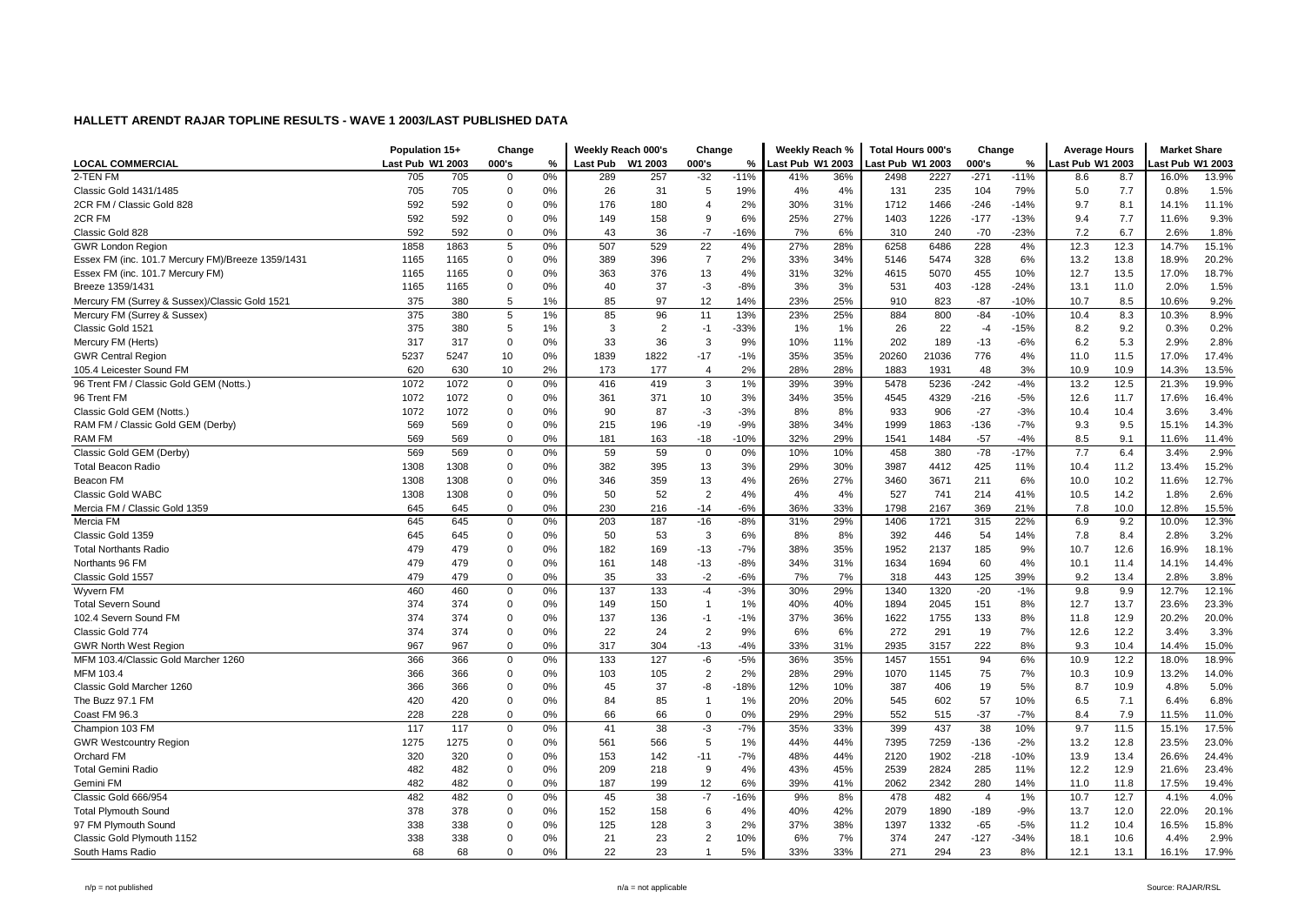|                                                                 | Population 15+   |       | Change         |       | Weekly Reach 000's |         | Change         |        | Weekly Reach %     |       | <b>Total Hours 000's</b> |       | Change         |        | <b>Average Hours</b> |      | <b>Market Share</b> |       |
|-----------------------------------------------------------------|------------------|-------|----------------|-------|--------------------|---------|----------------|--------|--------------------|-------|--------------------------|-------|----------------|--------|----------------------|------|---------------------|-------|
| <b>LOCAL COMMERCIAL</b>                                         | Last Pub W1 2003 |       | 000's          | %     | <b>Last Pub</b>    | W1 2003 | 000's          | $\%$   | Last Pub W1 2003   |       | Last Pub W1 2003         |       | 000's          | %      | ast Pub W1 2003      |      | ast Pub W1 2003     |       |
| Lantern FM 96.2                                                 | 121              | 121   | $\overline{0}$ | 0%    | 48                 | 47      | $-1$           | $-2%$  | 40%                | 39%   | 684                      | 681   | $-3$           | 0%     | 14.1                 | 14.5 | 22.9%               | 22.5% |
| <b>GWR West Region</b>                                          | 1300             | 1306  | 6              | 0%    | 502                | 520     | 18             | 4%     | 39%                | 40%   | 6635                     | 7006  | 371            | 6%     | 13.2                 | 13.5 | 22.3%               | 22.8% |
| GWR FM / Classic Gold (Brunel)                                  | 1300             | 1306  | 6              | 0%    | 502                | 520     | 18             | 4%     | 39%                | 40%   | 6635                     | 7006  | 371            | 6%     | 13.2                 | 13.5 | 22.3%               | 22.8% |
| <b>GWR FM</b>                                                   | 1300             | 1306  | 6              | 0%    | 425                | 441     | 16             | 4%     | 33%                | 34%   | 5173                     | 5475  | 302            | 6%     | 12.2                 | 12.4 | 17.3%               | 17.8% |
| Classic Gold (Brunel)                                           | 1300             | 1306  | 6              | 0%    | 125                | 126     | -1             | 1%     | 10%                | 10%   | 1462                     | 1531  | 69             | 5%     | 11.7                 | 12.1 | 4.9%                | 5.0%  |
| Kingdom FM                                                      | 272              | 272   | $\mathbf 0$    | 0%    | 90                 | 97      | $\overline{7}$ | 8%     | 33%                | 36%   | 988                      | 1293  | 305            | 31%    | 11.0                 | 13.3 | 18.7%               | 22.9% |
| <b>KM Radio Group</b>                                           | 1011             | 1011  | $\mathbf 0$    | 0%    | 159                | 166     | $\overline{7}$ | 4%     | 16%                | 16%   | 1584                     | 1799  | 215            | 14%    | 9.9                  | 10.8 | 6.2%                | 7.0%  |
| KM Radio (East)                                                 | 372              | 372   | $\mathbf 0$    | 0%    | 79                 | 84      | 5              | 6%     | 21%                | 23%   | 847                      | 959   | 112            | 13%    | 10.8                 | 11.4 | 8.7%                | 9.6%  |
| KM-fm 106                                                       | 118              | 118   | $\mathbf 0$    | 0%    | 15                 | 16      | $\overline{1}$ | 7%     | 13%                | 14%   | 115                      | 129   | 14             | 12%    | 7.7                  | 8.1  | 3.7%                | 4.0%  |
| TLR 107.2                                                       | 124              | 124   | $\mathbf 0$    | 0%    | 36                 | 41      | 5              | 14%    | 29%                | 34%   | 395                      | 500   | 105            | 27%    | 10.9                 | 12.1 | 11.3%               | 13.7% |
| Neptune Radio                                                   | 144              | 144   | $\mathbf 0$    | 0%    | 28                 | 27      | $-1$           | $-4%$  | 19%                | 19%   | 338                      | 329   | -9             | $-3%$  | 12.0                 | 12.1 | 9.6%                | 9.3%  |
| KM Radio (West)                                                 | 639              | 639   | $\overline{0}$ | 0%    | 81                 | 72      | -9             | $-11%$ | 13%                | 11%   | 877                      | 667   | $-210$         | $-24%$ | 10.8                 | 9.3  | 5.4%                | 4.2%  |
| West Kent's KM-fm                                               | 326              | 326   | $\mathbf 0$    | 0%    | 39                 | 32      | $-7$           | -18%   | 12%                | 10%   | 437                      | 267   | $-170$         | $-39%$ | 11.3                 | 8.4  | 5.4%                | 3.2%  |
| Medway's KM-fm                                                  | 313              | 313   | $\mathbf 0$    | 0%    | 42                 | 40      | $-2$           | $-5%$  | 13%                | 13%   | 439                      | 400   | $-39$          | $-9%$  | 10.5                 | 10.0 | 5.5%                | 5.2%  |
| Lincs FM Group                                                  | 1603             | 1603  | $\overline{0}$ | 0%    | 570                | 575     | 5              | 1%     | 36%                | 36%   | 7678                     | 7660  | $-18$          | 0%     | 13.5                 | 13.3 | 20.1%               | 20.3% |
| Lincs FM 102.2                                                  | 800              | 800   | $\mathbf 0$    | 0%    | 369                | 370     | $\overline{1}$ | 0%     | 46%                | 46%   | 5220                     | 5366  | 146            | 3%     | 14.1                 | 14.5 | 25.8%               | 27.5% |
| <b>Fosseway Radio</b>                                           | 179              | 179   | $\mathbf 0$    | 0%    | 36                 | 38      | 2              | 6%     | 20%                | 21%   | 444                      | 385   | -59            | $-13%$ | 12.4                 | 10.3 | 11.7%               | 10.1% |
| <b>Ridings FM</b>                                               | 272              | 272   | $\mathbf 0$    | 0%    | 44                 | 50      | 6              | 14%    | 16%                | 18%   | 591                      | 669   | 78             | 13%    | 13.3                 | 13.4 | 10.2%               | 11.1% |
| Trax FM                                                         | 353              | 353   | $\mathbf 0$    | 0%    | 116                | 108     | -8             | $-7%$  | 33%                | 31%   | 1467                     | 1146  | $-321$         | $-22%$ | 12.6                 | 10.6 | 18.8%               | 15.5% |
| Lite FM                                                         | 192              | 192   | $\mathbf 0$    | 0%    | 32                 | 34      | $\overline{2}$ | 6%     | 17%                | 18%   | 278                      | 269   | -9             | $-3%$  | 8.7                  | 7.8  | 7.7%                | 7.2%  |
| London's Liberty 963 - 972                                      | 6643             | 6643  | $\mathbf 0$    | 0%    | 30                 | 32      | $\sqrt{2}$     | 7%     | $\boldsymbol{*}$ % | $*$ % | 328                      | 249   | $-79$          | $-24%$ | 10.8                 | 7.9  | 0.2%                | 0.2%  |
| Radio Mansfield 103.2                                           | 143              | 143   | $\overline{0}$ | 0%    | 55                 | 53      | $-2$           | $-4%$  | 38%                | 37%   | 588                      | 586   | $-2$           | $0\%$  | 10.8                 | 11.1 | 17.7%               | 17.3% |
| Premier Christian Radio                                         | 10384            | 10384 | $\mathbf 0$    | 0%    | 218                | 194     | $-24$          | $-11%$ | 2%                 | 2%    | 2201                     | 1777  | $-424$         | $-19%$ | 10.1                 | 9.1  | 1.0%                | 0.8%  |
| Q102.9FM/Q97.2FM                                                | 246              | 246   | $\mathbf 0$    | 0%    | 83                 | 86      | 3              | 4%     | 34%                | 35%   | 936                      | 955   | 19             | 2%     | 11.3                 | 11.1 | 18.9%               | 19.6% |
| <b>Total Radio Investments Group</b>                            | 3098             | 3098  | $\mathbf 0$    | 0%    | 819                | 815     | $-4$           | 0%     | 26%                | 26%   | 8139                     | 7849  | $-290$         | $-4%$  | 9.9                  | 9.6  | 12.0%               | 11.5% |
| Radio Investments North                                         | 1513             | 1513  | $\mathbf 0$    | 0%    | 449                | 443     | $-6$           | $-1%$  | 30%                | 29%   | 4565                     | 4434  | $-131$         | $-3%$  | 10.2                 | 10.0 | 14.2%               | 13.8% |
| Alpha 103.2                                                     | 131              | 131   | $\mathbf 0$    | 0%    | 45                 | 43      | $-2$           | $-4%$  | 35%                | 33%   | 471                      | 460   | $-11$          | $-2%$  | 10.4                 | 10.7 | 15.1%               | 15.2% |
| Central FM                                                      | 186              | 186   | $\mathbf 0$    | 0%    | 53                 | 58      | 5              | 9%     | 29%                | 31%   | 501                      | 551   | 50             | 10%    | 9.5                  | 9.4  | 14.6%               | 15.7% |
| Home 107.9                                                      | 183              | 183   | $\mathbf 0$    | 0%    | 35                 | 35      | $\Omega$       | 0%     | 19%                | 19%   | 223                      | 190   | $-33$          | $-15%$ | 5.8                  | 5.4  | 5.8%                | 4.9%  |
| Minster FM (inc. Yorkshire Coast Radio-Scarborough/Bridlington) | 401              | 396   | -5             | $-1%$ | 134                | 126     | -8             | $-6%$  | 33%                | 32%   | 1503                     | 1438  | -65            | $-4%$  | 11.2                 | 11.4 | 17.3%               | 16.1% |
| 106.9 Silk FM                                                   | 257              | 257   | $\mathbf 0$    | 0%    | 33                 | 34      | $\overline{1}$ | 3%     | 13%                | 13%   | 332                      | 323   | -9             | $-3%$  | 10.1                 | 9.4  | 6.1%                | 6.0%  |
| 97.2 Stray FM                                                   | 143              | 143   | $\mathbf 0$    | 0%    | 56                 | 57      | $\overline{1}$ | 2%     | 39%                | 40%   | 599                      | 547   | $-52$          | $-9%$  | 10.7                 | 9.5  | 18.2%               | 16.5% |
| Sun FM                                                          | 242              | 242   | $\mathbf 0$    | 0%    | 92                 | 83      | -9             | $-10%$ | 38%                | 34%   | 906                      | 876   | $-30$          | $-3%$  | 9.9                  | 10.5 | 18.0%               | 16.7% |
| Radio Investments South                                         | 1585             | 1585  | $\mathbf 0$    | 0%    | 370                | 373     | 3              | 1%     | 23%                | 24%   | 3574                     | 3416  | $-158$         | $-4%$  | 9.7                  | 9.2  | 10.0%               | 9.5%  |
| 107.8 Arrow FM                                                  | 116              | 116   | $\mathbf 0$    | 0%    | 24                 | 25      | $\mathbf{1}$   | 4%     | 21%                | 21%   | 263                      | 273   | 10             | 4%     | 10.8                 | 11.1 | 8.4%                | 8.5%  |
| Fire 107.6 FM                                                   | 293              | 293   | $\mathbf 0$    | 0%    | 52                 | 49      | -3             | $-6%$  | 18%                | 17%   | 420                      | 336   | $-84$          | $-20%$ | 8.1                  | 6.9  | 7.1%                | 5.7%  |
| <b>IOW Radio</b>                                                | 107              | 107   | $\mathbf 0$    | 0%    | 45                 | 47      | $\overline{2}$ | 4%     | 42%                | 44%   | 610                      | 605   | $-5$           | $-1%$  | 13.5                 | 12.9 | 22.6%               | 21.8% |
| Mix 96                                                          | 131              | 131   | $\mathbf 0$    | 0%    | 48                 | 48      | $\mathsf 0$    | 0%     | 37%                | 36%   | 425                      | 396   | $-29$          | $-7%$  | 8.8                  | 8.3  | 13.5%               | 13.0% |
| 107.4 The Quay                                                  | 294              | 294   | $\mathbf 0$    | 0%    | 31                 | 29      | $-2$           | $-6%$  | 10%                | 10%   | 169                      | 176   | $\overline{7}$ | 4%     | 5.5                  | 6.0  | 2.5%                | 2.5%  |
| 107.5 Sovereign Radio                                           | 151              | 151   | $\mathbf 0$    | 0%    | 29                 | 30      | $\overline{1}$ | 3%     | 19%                | 20%   | 255                      | 257   | $\overline{2}$ | 1%     | 8.9                  | 8.7  | 6.6%                | 6.5%  |
| Spire FM                                                        | 99               | 99    | $\mathbf 0$    | 0%    | 52                 | 52      | 0              | 0%     | 53%                | 52%   | 556                      | 516   | $-40$          | $-7%$  | 10.6                 | 9.9  | 24.6%               | 22.6% |
| 107 Swan FM                                                     | 158              | 158   | $\mathbf 0$    | 0%    | 21                 | 22      | $\overline{1}$ | 5%     | 13%                | 14%   | 165                      | 155   | $-10$          | $-6%$  | 8.0                  | 6.9  | 5.7%                | 5.7%  |
| Vale FM                                                         | 45               | 45    | $\mathbf 0$    | 0%    | 12                 | 12      | $\Omega$       | 0%     | 27%                | 25%   | 140                      | 126   | $-14$          | $-10%$ | 11.5                 | 10.9 | 13.6%               | 12.4% |
| Wessex FM                                                       | 120              | 120   | $\mathbf 0$    | 0%    | 45                 | 48      | 3              | 7%     | 38%                | 40%   | 495                      | 485   | $-10$          | $-2%$  | 10.9                 | 10.2 | 18.5%               | 17.3% |
| Win 107.2                                                       | 70               | 70    | $\mathbf 0$    | 0%    | 10                 | 12      | $\overline{2}$ | 20%    | 15%                | 18%   | 75                       | 91    | 16             | 21%    | 7.3                  | 7.3  | 5.1%                | 6.3%  |
| Saga 105.7 FM                                                   | 3470             | 3470  | $\mathbf 0$    | 0%    | 351                | 369     | 18             | 5%     | 10%                | 11%   | 3586                     | 3519  | $-67$          | $-2%$  | 10.2                 | 9.5  | 4.6%                | 4.5%  |
| South City FM                                                   | 258              | 258   | $\mathbf 0$    | 0%    | 33                 | 32      | $-1$           | $-3%$  | 13%                | 12%   | 302                      | 264   | -38            | $-13%$ | 9.0                  | 8.3  | 4.6%                | 4.0%  |
| Spirit FM                                                       | 171              | 171   | $\mathbf 0$    | 0%    | 44                 | 42      | $-2$           | $-5%$  | 26%                | 25%   | 466                      | 459   | $-7$           | $-2%$  | 10.6                 | 10.9 | 11.4%               | 11.8% |
| <b>Total SRH Group</b>                                          | 7349             | 7349  | $\mathbf 0$    | 0%    | 3010               | 3094    | 84             | 3%     | 41%                | 42%   | 35863                    | 36391 | 528            | 1%     | 11.9                 | 11.8 | 23.9%               | 23.4% |
| <b>SRH Scotland Region</b>                                      | 4211             | 4211  | $\overline{0}$ | 0%    | 2075               | 2127    | 52             | 3%     | 49%                | 51%   | 26688                    | 27220 | 532            | 2%     | 12.9                 | 12.8 | 32.6%               | 31.9% |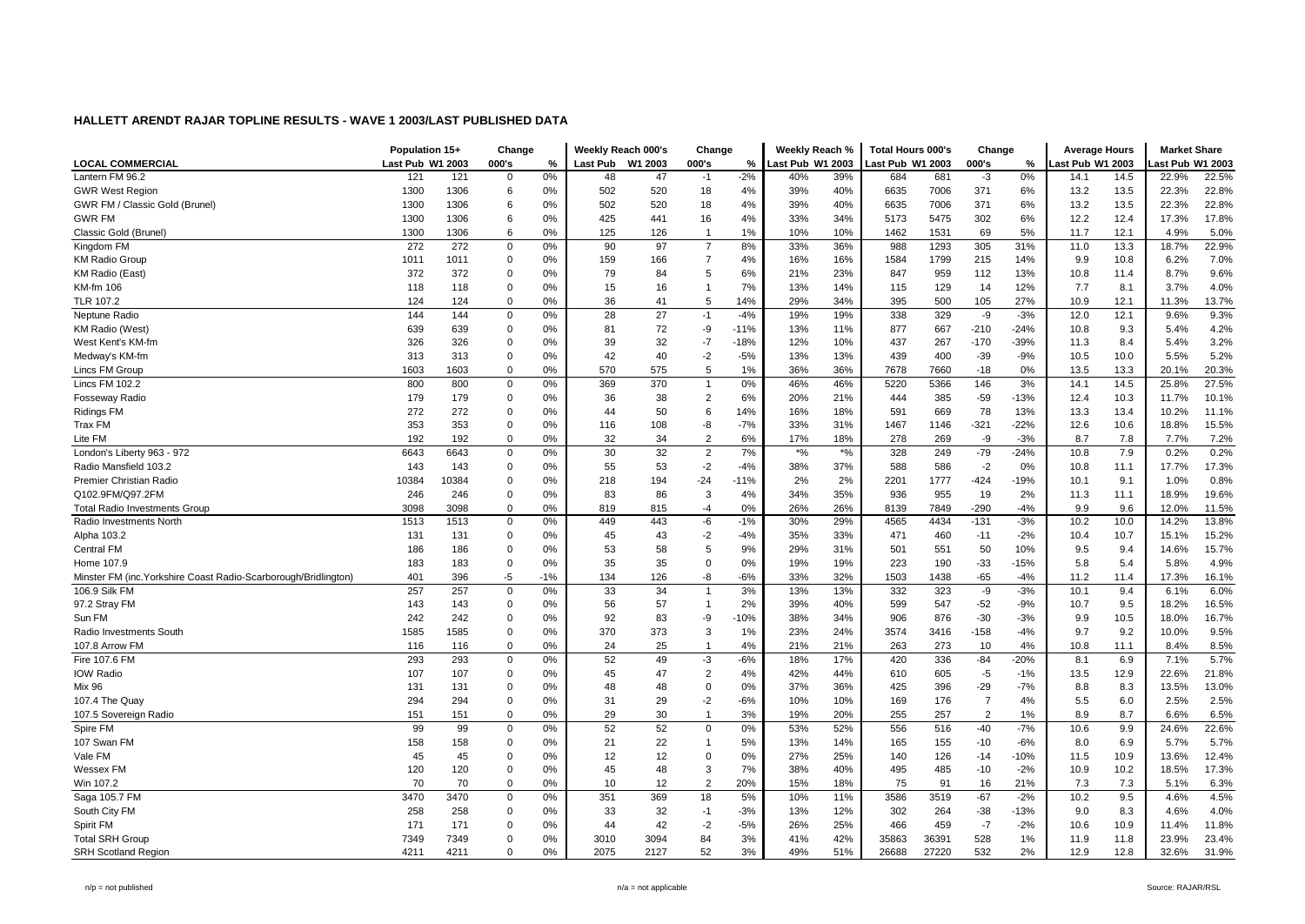|                                | Population 15+   |       | Change         |    | Weekly Reach 000's |                 | Change         |        | Weekly Reach %   |     | <b>Total Hours 000's</b> |       | Change         |        | <b>Average Hours</b> |      | <b>Market Share</b> |       |
|--------------------------------|------------------|-------|----------------|----|--------------------|-----------------|----------------|--------|------------------|-----|--------------------------|-------|----------------|--------|----------------------|------|---------------------|-------|
| <b>LOCAL COMMERCIAL</b>        | Last Pub W1 2003 |       | 000's          | %  | <b>Last Pub</b>    | W1 2003         | 000's          | %      | Last Pub W1 2003 |     | ast Pub W1 2003          |       | 000's          | %      | ast Pub W1 2003      |      | ast Pub W1 2003     |       |
| <b>Total Radio Clyde</b>       | 1850             | 1850  | $\Omega$       | 0% | 878                | 877             | $-1$           | 0%     | 47%              | 47% | 11294                    | 10977 | $-317$         | $-3%$  | 12.9                 | 12.5 | 32.8%               | 30.9% |
| Clyde 1 FM                     | 1850             | 1850  | $\mathbf 0$    | 0% | 680                | 690             | 10             | 1%     | 37%              | 37% | 6918                     | 6788  | $-130$         | $-2%$  | 10.2                 | 9.8  | 20.1%               | 19.1% |
| Clyde 2                        | 1850             | 1850  | $\overline{0}$ | 0% | 440                | 424             | $-16$          | $-4%$  | 24%              | 23% | 4376                     | 4190  | $-186$         | $-4%$  | 9.9                  | 9.9  | 12.7%               | 11.8% |
| <b>Total Radio Forth</b>       | 1109             | 1109  | $\Omega$       | 0% | 365                | 411             | 46             | 13%    | 33%              | 37% | 3990                     | 4788  | 798            | 20%    | 10.9                 | 11.6 | 18.4%               | 21.1% |
| ForthOne (was Forth FM)        | 1109             | 1109  | 0              | 0% | 297                | 336             | 39             | 13%    | 27%              | 30% | 2934                     | 3251  | 317            | 11%    | 9.9                  | 9.7  | 13.5%               | 14.3% |
| Forth2 (was Forth AM)          | 1109             | 1109  | $\mathsf 0$    | 0% | 142                | 168             | 26             | 18%    | 13%              | 15% | 1057                     | 1538  | 481            | 46%    | 7.5                  | 9.1  | 4.9%                | 6.8%  |
| <b>Total Radio Tay</b>         | 368              | 368   | $\mathbf 0$    | 0% | 202                | 197             | $-5$           | $-2%$  | 55%              | 54% | 2729                     | 2685  | $-44$          | $-2%$  | 13.5                 | 13.6 | 36.5%               | 33.0% |
| Tay-FM                         | 368              | 368   | $\overline{0}$ | 0% | 146                | 139             | $-7$           | $-5%$  | 40%              | 38% | 1723                     | 1573  | $-150$         | $-9%$  | 11.8                 | 11.4 | 23.1%               | 19.3% |
| Radio Tay-AM                   | 368              | 368   | $\mathbf 0$    | 0% | 101                | 106             | 5              | 5%     | 28%              | 29% | 1006                     | 1111  | 105            | 10%    | 9.9                  | 10.5 | 13.5%               | 13.7% |
| <b>Total Northsound Radio</b>  | 296              | 296   | $\mathbf 0$    | 0% | 158                | 156             | $-2$           | $-1%$  | 53%              | 53% | 1996                     | 1850  | $-146$         | $-7%$  | 12.6                 | 11.8 | 32.5%               | 29.5% |
| Northsound One                 | 296              | 296   | $\mathbf 0$    | 0% | 132                | 125             | $-7$           | $-5%$  | 45%              | 42% | 1421                     | 1275  | $-146$         | $-10%$ | 10.8                 | 10.2 | 23.1%               | 20.4% |
| Northsound Two                 | 296              | 296   | $\mathbf 0$    | 0% | 63                 | 70              | $\overline{7}$ | 11%    | 21%              | 24% | 575                      | 575   | $\overline{0}$ | 0%     | 9.1                  | 8.2  | 9.4%                | 9.2%  |
| West Sound (inc. West FM)      | 381              | 381   | $\mathbf 0$    | 0% | 197                | 211             | 14             | 7%     | 52%              | 55% | 2370                     | 2355  | $-15$          | $-1%$  | 12.0                 | 11.2 | 35.7%               | 35.9% |
| Moray Firth Radio              | 238              | 238   | 0              | 0% | 131                | 135             | $\overline{4}$ | 3%     | 55%              | 57% | 1923                     | 1922  | $-1$           | 0%     | 14.7                 | 14.2 | 35.5%               | 35.6% |
| Radio Borders                  | 102              | 102   | $\mathbf 0$    | 0% | 56                 | 59              | 3              | 5%     | 55%              | 58% | 797                      | 814   | 17             | 2%     | 14.1                 | 13.9 | 41.5%               | 39.7% |
| C.F.M.Radio                    | 234              | 234   | $\mathbf 0$    | 0% | 113                | 116             | 3              | 3%     | 48%              | 50% | 1754                     | 1744  | $-10$          | $-1%$  | 15.5                 | 15.0 | 32.4%               | 33.6% |
| Downtown Radio (DTR) / Cool FM | 1317             | 1317  | 0              | 0% | 627                | 649             | 22             | 4%     | 48%              | 49% | 6732                     | 6611  | $-121$         | $-2%$  | 10.7                 | 10.2 | 25.3%               | 25.1% |
| Cool FM                        | 952              | 952   | 0              | 0% | 379                | 397             | 18             | 5%     | 40%              | 42% | 4133                     | 3717  | $-416$         | $-10%$ | 10.9                 | 9.4  | 21.4%               | 19.8% |
| Downtown Radio (DTR)           | 1317             | 1317  | $\overline{0}$ | 0% | 330                | 346             | 16             | 5%     | 25%              | 26% | 2599                     | 2894  | 295            | 11%    | 7.9                  | 8.4  | 9.8%                | 11.0% |
| Wave 105 FM                    | 1820             | 1820  | $\mathbf 0$    | 0% | 308                | 317             | 9              | 3%     | 17%              | 17% | 2443                     | 2560  | 117            | 5%     | 7.9                  | 8.1  | 5.9%                | 5.9%  |
| Sunrise Radio (Greater London) | 10384            | 10384 | $\mathsf 0$    | 0% | 430                | 388             | $-42$          | $-10%$ | 4%               | 4%  | 5361                     | 3740  | $-1621$        | $-30%$ | 12.5                 | 9.6  | 2.4%                | 1.7%  |
| Thames 107.8                   | 846              | 846   | $\mathbf 0$    | 0% | 6                  | 7               | $\overline{1}$ | 17%    | 1%               | 1%  | 20                       | 36    | 16             | 80%    | 3.1                  | 5.0  | 0.1%                | 0.2%  |
| <b>Tindle Radio Group</b>      | 629              | 629   | $\Omega$       | 0% | 172                | 173             |                | 1%     | 27%              | 27% | 2253                     | 2112  | $-141$         | $-6%$  | 13.1                 | 12.2 | 14.4%               | 13.5% |
| 103.4 The Beach                | 149              | 149   | $\overline{0}$ | 0% | 48                 | 48              | $\Omega$       | 0%     | 32%              | 32% | 560                      | 497   | $-63$          | $-11%$ | 11.8                 | 10.3 | 15.2%               | 13.4% |
| Dream 100                      | 153              | 153   | $\mathbf 0$    | 0% | 42                 | 41              | $-1$           | $-2%$  | 27%              | 27% | 575                      | 533   | $-42$          | $-7%$  | 13.8                 | 13.1 | 14.9%               | 14.0% |
| Dream 107.7FM                  | 204              | 204   | 0              | 0% | 19                 | 22              | 3              | 16%    | 9%               | 11% | 227                      | 221   | -6             | $-3%$  | 11.9                 | 10.1 | 4.5%                | 4.4%  |
| Channel 103 FM                 | 74               | 74    | $\mathbf 0$    | 0% | 41                 | 39              | $-2$           | $-5%$  | 55%              | 53% | 536                      | 508   | $-28$          | $-5%$  | 13.1                 | 12.9 | 26.8%               | 26.0% |
| Island FM 104.7                | 50               | 50    | $\overline{0}$ | 0% | 23                 | 23              | $\Omega$       | 0%     | 46%              | 45% | 354                      | 353   | $-1$           | 0%     | 15.5                 | 15.7 | 34.7%               | 33.4% |
| <b>Total UKRD</b>              | 3722             | 3722  | 0              | 0% | 694                | 709             | 15             | 2%     | 19%              | 19% | 7517                     | 7689  | 172            | 2%     | 10.8                 | 10.8 | 9.0%                | 9.0%  |
| Pirate FM                      | 604              | 604   | 0              | 0% | 200                | 200             | $\Omega$       | 0%     | 33%              | 33% | 2588                     | 2618  | 30             | 1%     | 13.0                 | 13.1 | 17.2%               | 17.2% |
| Pirate FM102 East              | 335              | 335   | $\mathbf 0$    | 0% | 86                 | 83              | $-3$           | $-3%$  | 26%              | 25% | 1055                     | 1096  | 41             | 4%     | 12.3                 | 13.3 | 12.4%               | 13.1% |
| Pirate FM102 West              | 269              | 269   | $\mathbf 0$    | 0% | 112                | 110             | $-2$           | $-2%$  | 42%              | 41% | 1543                     | 1541  | $-2$           | 0%     | 13.7                 | 14.0 | 22.8%               | 22.3% |
| <b>Total UKRD West</b>         | 689              | 689   | $\mathbf 0$    | 0% | 85                 | 92              | $\overline{7}$ | 8%     | 12%              | 13% | 799                      | 856   | 57             | 7%     | 9.4                  | 9.3  | 5.2%                | 5.0%  |
| Star 107.3 Bristol             | 333              | 333   | $\mathbf 0$    | 0% | 34                 | 36              | $\overline{2}$ | 6%     | 10%              | 11% | 329                      | 349   | 20             | 6%     | 9.7                  | 9.7  | 4.2%                | 4.2%  |
| Star 107 Stroud                | 93               | 93    | $\mathbf 0$    | 0% | 12                 | 12 <sup>2</sup> | $\mathbf 0$    | 0%     | 13%              | 13% | 89                       | 87    | $-2$           | $-2%$  | 7.2                  | 7.1  | 4.6%                | 4.4%  |
| Star 107.5 Cheltenham          | 142              | 142   | $\mathbf 0$    | 0% | 16                 | 14              | $-2$           | $-13%$ | 11%              | 10% | 176                      | 150   | $-26$          | $-15%$ | 11.0                 | 10.5 | 5.9%                | 4.9%  |
| Star 107.7 Weston Super Mare   | 122              | 122   | $\mathbf 0$    | 0% | 20                 | 21              | $\mathbf{1}$   | 5%     | 17%              | 18% | 238                      | 232   | -6             | $-3%$  | 11.7                 | 10.9 | 8.8%                | 8.2%  |
| The County Sound Radio Network | 786              | 786   | 0              | 0% | 197                | 219             | 22             | 11%    | 25%              | 28% | 1643                     | 1920  | 277            | 17%    | 8.3                  | 8.8  | 9.1%                | 10.8% |
| 96.4 The Eagle/Delta FM        | 553              | 553   | $\mathbf 0$    | 0% | 137                | 145             | 8              | 6%     | 25%              | 26% | 1240                     | 1305  | 65             | 5%     | 9.0                  | 9.0  | 9.5%                | 10.3% |
| 96.4 The Eagle                 | 553              | 553   | $\mathbf 0$    | 0% | 129                | 151             | 22             | 17%    | 23%              | 27% | 1142                     | 1378  | 236            | 21%    | 8.9                  | 9.1  | 9.2%                | 11.4% |
| Delta FM                       | 84               | 84    | 0              | 0% | 11                 | 13              | 2              | 18%    | 13%              | 16% | 116                      | 111   | $-5$           | $-4%$  | 10.3                 | 8.4  | 5.7%                | 5.6%  |
| County Sound 1566              | 553              | 553   | 0              | 0% | 27                 | 24              | $-3$           | $-11%$ | 5%               | 4%  | 150                      | 106   | $-44$          | $-29%$ | 5.6                  | 4.4  | 1.2%                | 0.9%  |
| Star 106.6 Slough              | 233              | 233   | $\overline{0}$ | 0% | 40                 | 41              | $\overline{1}$ | 3%     | 17%              | 17% | 295                      | 260   | $-35$          | $-12%$ | 7.3                  | 6.4  | 5.2%                | 4.8%  |
| <b>Total UKRD East</b>         | 429              | 429   | $\Omega$       | 0% | 90                 | 88              | $-2$           | $-2%$  | 21%              | 21% | 1115                     | 1185  | 70             | 6%     | 12.4                 | 13.4 | 11.0%               | 11.1% |
| <b>KL.FM 96.7</b>              | 135              | 135   | 0              | 0% | 59                 | 62              | 3              | 5%     | 44%              | 46% | 785                      | 894   | 109            | 14%    | 13.2                 | 14.5 | 21.1%               | 23.6% |
| Star 107.9 Cambridge           | 161              | 161   | $\mathsf 0$    | 0% | 19                 | 19              | $\mathsf 0$    | 0%     | 12%              | 11% | 150                      | 161   | 11             | 7%     | 7.9                  | 8.7  | 4.6%                | 4.8%  |
| Star 107.1 Ely                 | 166              | 166   | $\mathbf 0$    | 0% | 16                 | 16              | $\mathbf 0$    | 0%     | 10%              | 10% | 77                       | 114   | 37             | 48%    | 4.7                  | 7.2  | 2.0%                | 2.9%  |
| Soul City 107.5                | 389              | 389   | $\Omega$       | 0% | 23                 | 16              | $-7$           | $-30%$ | 6%               | 4%  | 244                      | 204   | -40            | $-16%$ | 10.5                 | 12.7 | 3.0%                | 2.8%  |
| 96.2 The Revolution            | 515              | 515   | $\overline{0}$ | 0% | 70                 | 65              | $-5$           | $-7%$  | 14%              | 13% | 755                      | 589   | $-166$         | $-22%$ | 10.7                 | 9.1  | 7.4%                | 5.6%  |
| Clan FM                        | 310              | 310   | $\Omega$       | 0% | 33                 | 34              | $\overline{1}$ | 3%     | 11%              | 11% | 221                      | 261   | 40             | 18%    | 6.7                  | 7.8  | 3.3%                | 3.8%  |